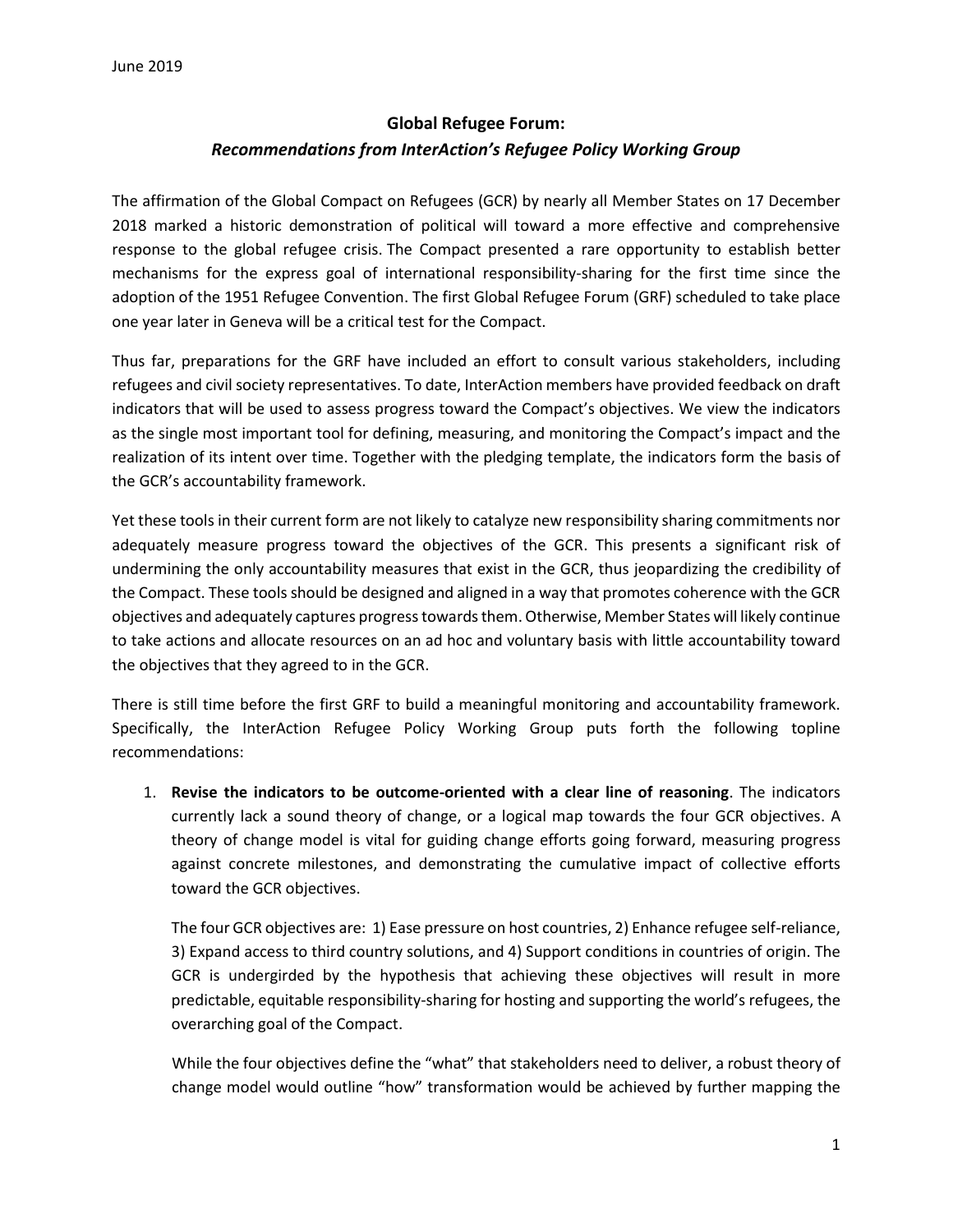key factors, drivers and actions needed to achieve each of the four outcomes. By identifying these preconditions (e.g. inputs, activities, outputs) and mapping their causal linkages, change efforts would be more focused, strategic and well-sequenced.

The below illustration is an example GCR theory of change framework that broadly maps key elements, their causal links and the cumulative impact of efforts toward the overall GCR goal.



## **GCR THEORY of CHANGE**

- 2. **Establish a baseline.** An understood "starting point" is necessary for the final indicators to help policymakers and stakeholders determine priorities for early action and track progress over time. This will require a data collection strategy and a clear path for how the data will help policymakers make decisions. Without a well-planned data collection strategy, UNHCR will be left piecing together unharmonized, non-interoperable data and anecdotal information. The UNHCR-World Bank Joint Data Center could serve as a hub and provide technical support towards this effort.
- 3. **Align the pledging guidance to the indicators.** The pledging template should align clearly with the indicators to guide Member States and other stakeholders toward making pledges that will contribute toward concrete progress on the four main GCR objectives. Without establishing clear "commitment categories" to pledge against, the GRF may result in a cacophony of commitments that are not trackable or comparable and which could ultimately result in a more fractured picture of how responsibility is being shared. It will also stymie efforts to measure progress over time and from one GRF to the next if the commitments can come in an infinite variety of forms.